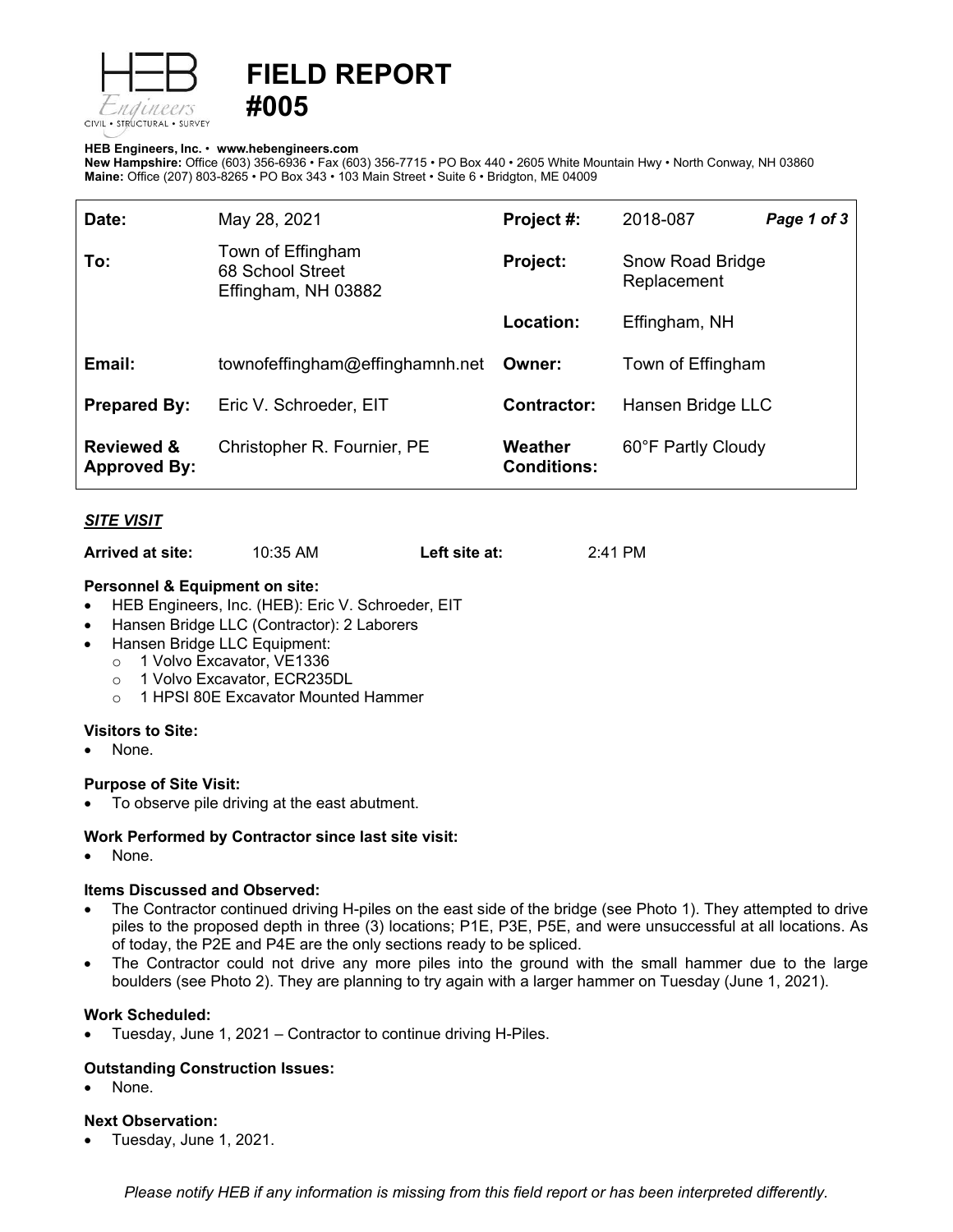# **Photos:**

• Taken by EVS on June 1, 2021.



Photo 1: Large stones/debris inhibit the end piles on the east side